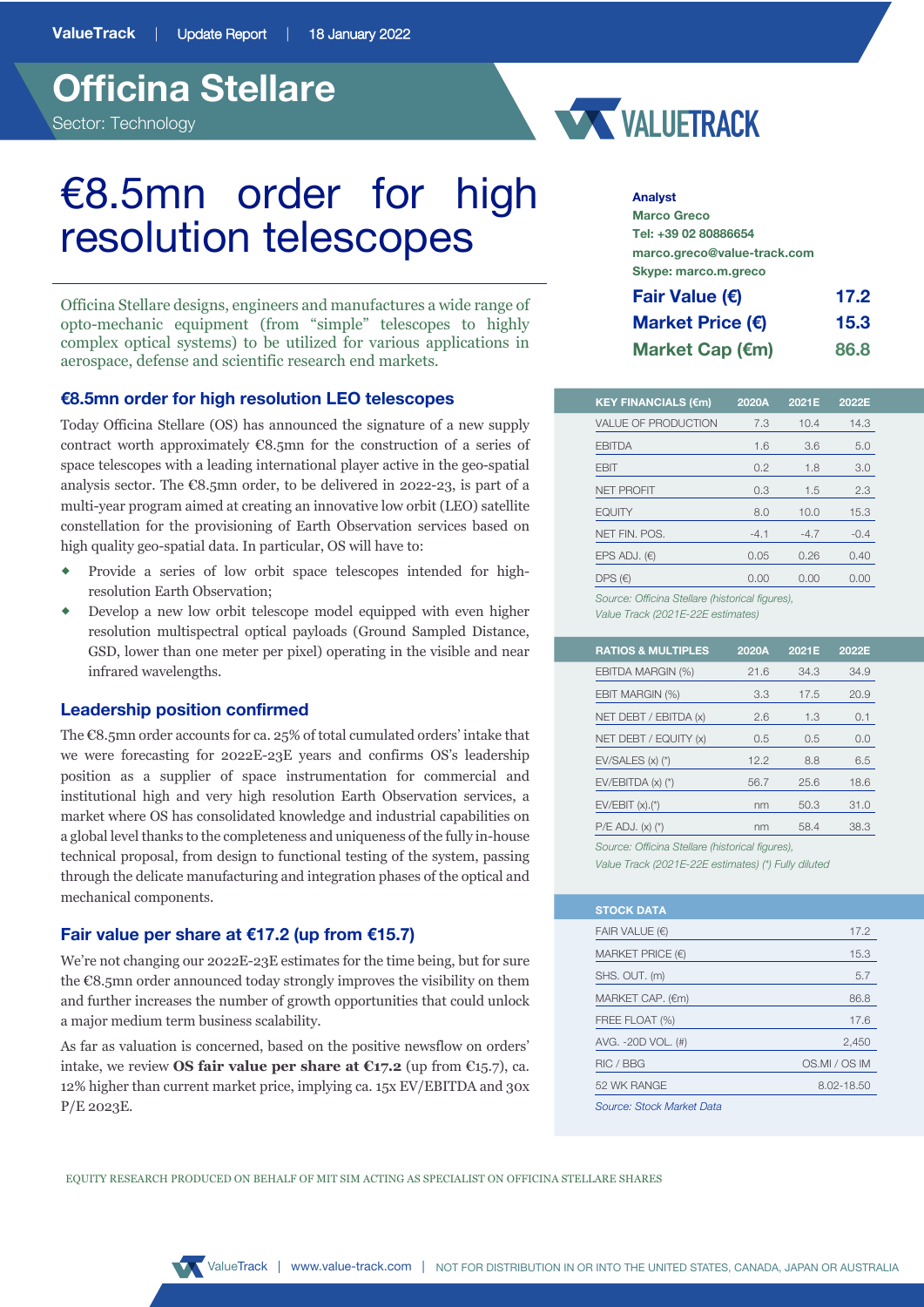

### **Business Description**

Officina Stellare designs, engineers and manufactures a wide range of standard and complete turn-key "custom" opto-mechanic equipment to be utilized in various applications of aerospace, defense and scientific research end-markets.

In the coming years, we expect Officina Stellare to profit from the huge market opportunity represented by the so-called "*New Space Economy*" industry, the ecosystem represented by activities related to the merge between space and digital technologies, with most promising applications being Earth Observation, Laser Communication and Space Situational Awareness & Tracking.





*Source: Officina Stellare*

# **Key Financials**

| €mn                        | 2020A     | 2021E    | 2022E    | 2023E    |
|----------------------------|-----------|----------|----------|----------|
| <b>Revenues from Sales</b> | 5,863     | 6,240    | 8,571    | 11,429   |
| <b>Other Revenues</b>      | 1,477     | 4,160    | 5,714    | 7,619    |
| <b>Value of Production</b> | 7,340     | 10,400   | 14,286   | 19,048   |
| Chg. % YoY                 | $-7.5\%$  | 41.7%    | 37.4%    | 33.3%    |
| <b>EBITDA</b>              | 1,583     | 3,568    | 4,990    | 6,665    |
| EBITDA Margin (%)          | 21.6%     | 34.3%    | 34.9%    | 35.0%    |
| <b>EBIT</b>                | 245       | 1,818    | 2,990    | 4,565    |
| EBIT Margin (%)            | 3.3%      | 17.5%    | 20.9%    | 24.0%    |
| <b>Net Profit</b>          | 303       | 1,477    | 2,336    | 3,424    |
| Chg. % YoY                 | $-78.7%$  | nm       | 58.2%    | 46.6%    |
| <b>Adjusted Net Profit</b> | 303       | 1,477    | 2,336    | 3,424    |
| Chg. % YoY                 | $-78.7%$  | nm       | 58.2%    | 46.6%    |
|                            |           |          |          |          |
| <b>Net Fin. Position</b>   | $-4,094$  | $-4,665$ | $-352$   | 2,567    |
| Net Fin. Pos. / EBITDA (x) | 2.6       | 1.3      | 0.1      | nm       |
|                            |           |          |          |          |
| Capex                      | $-3,411$  | $-3,000$ | $-2,000$ | $-1,500$ |
| OpFCF b.t.                 | $-3,941$  | $-408$   | 2,107    | 4,109    |
| OpFCF b.t. as % of EBITDA  | $-248.9%$ | $-11.4%$ | 42.2%    | 61.7%    |





*Source: Officina Stellare, 1H21 Results*

## **Sales breakdown by geography**



*Source: Officina Stellare, 1H21 Results*

*Source: Officina Stellare (historical figures), Value Track (estimates)*

#### **Investment case**

#### **Strengths / Opportunities**

- ® Exposure to the most promising applications of a highly growing industry;
- $\bullet$  Scalable business model with best-in-class profitability;
- ® First Italian *Space Factory* securing end-to-end *in-house* value chain;
- ® High barriers to entry, no pure telescopes manufacture competitors.

### **Weaknesses / Risks**

- Small size compared to more mature players in the Aerospace market;
- ® Capital intensive business, high CapEx requirements for the *Space Factory.*

### **Stock multiples @ €17.2 Fair Value**

| (Fully diluted)    | 2022E | 2023E |
|--------------------|-------|-------|
| EV / SALES (x)     | 7.3   | 5.3   |
| EV / EBITDA (x)    | 20.9  | 15.2  |
| EV / EBIT (x)      | 34.8  | 22.2  |
| EV / CAP. EMP. (x) | 6.7   | 6.3   |
| OpFCF Yield (%)    | 2.0   | 4.1   |
| P / E(x)           | 43.1  | 30.3  |
| P / BV (x)         | 6.8   | 5.5   |
| Div. Yield. (%)    | 0.0   | 0.0   |

*Source: Value Track (Fully-diluted scenario)*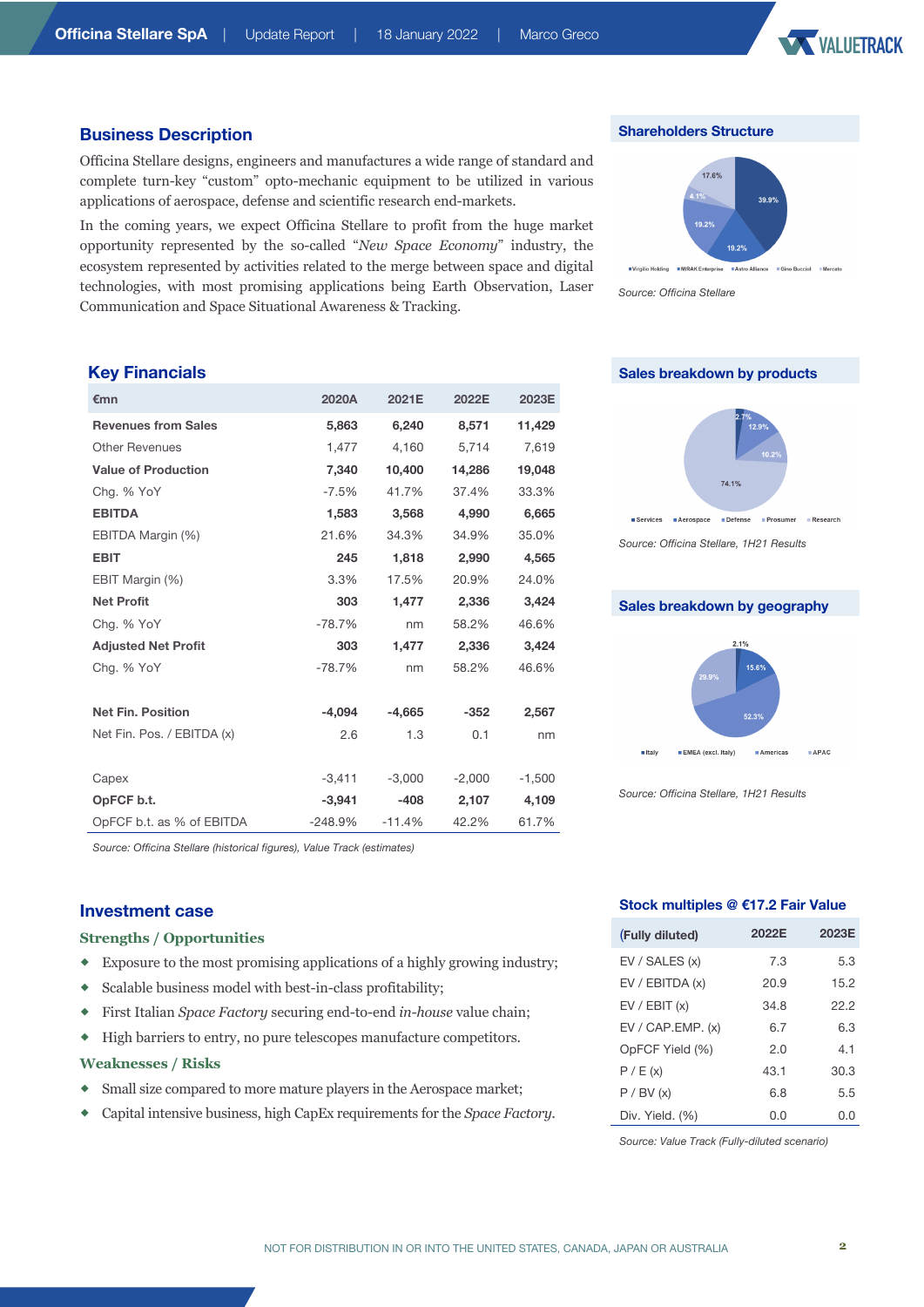

# **Forecasts 2021E-2023E**

The €8.5mn order announced today accounts for ca. 25% of total cumulated orders' intake that we were forecasting for 2022E-23E.

More in details, we remind that in our latest update published back as of end of September 2021, we provided a snapshot of OS commercial traction and commercial outlook that both appeared robust. Indeed:

- $\bullet$  Officina Stellare commercial pipeline was reported to stand at  $\mathbb{C}$ 76.8mn, out of which  $\mathbb{C}1$ 2mn orders already signed (backlog), €2.5mn orders under contractual revision terms, and €62.3mn of total value of negotiations;
- ® Our assumptions on future orders' intake were pointing at €10mn-€15mn-€20mn values for full years 2021E-2022E-2023E respectively.

#### **Officina Stellare: Value Track forecasts on orders' intake 2021E-23E**

| €'000                         | 2021E     | 2022E     | 2023E     |
|-------------------------------|-----------|-----------|-----------|
| Negotiations (a)              | 65,000    | 75,000    | 90,000    |
| Win Rate (b)                  | 16%       | 20%       | 22%       |
| Orders Intake (c)=(a)*(b)     | 10,400    | 15,000    | 20,000    |
| Book-to-Bill                  | 1.00      | 1.05      | 1.05      |
| <b>Orders Delivered (VoP)</b> | $-10,400$ | $-14,286$ | $-19,048$ |
| Backlog BoP                   | 8,000     | 8,000     | 8,714     |
| <b>Backlog EoP</b>            | 8,000     | 8,714     | 9,667     |

*Source: Value Track Estimates (2020 backlog calculated by Value Track)*

We're not changing our 2022E-23E estimates for the time being, but for sure the  $\epsilon$ 8.5mn order announced today strongly improves the visibility on them and further increases the number growth opportunities that could unlock a major medium term business scalability. We remind that for **2021E-23E period**, we currently estimate:

- ® **Cumulated Value of Production at €43.7mn**, with a 2020A-23E CAGR over 37%;
- ® **Gross Margin at 58% already as of 2021E year end**, thanks to an efficient raw materials and cost of services management;
- **EBITDA margin at ca. 35% in 2023E**, with Labour Costs increasing hand-in hand with top line and qualified personnel joining the company;
- **Net Financial Position <b>turning positive by 2023E**, as a consequence of decreasing CapEx amounts, enhanced profitability and ca.  $\mathfrak{C}3mn$  capital injections from warrant conversion.

#### **Officina Stellare: Main Financials 2020A-2023E**

| (E '000)                      | 2020A    | 2021E    | 2022E  | 2023E  |
|-------------------------------|----------|----------|--------|--------|
| <b>Value of Production</b>    | 7,340    | 10,400   | 14,286 | 19,048 |
| Gross Profit                  | 3.421    | 6.032    | 8.286  | 11.048 |
| Gross Margin (%)              | 46.6%    | 58.0%    | 58.0%  | 58.0%  |
| <b>EBITDA</b>                 | 1,583    | 3,568    | 4,990  | 6,665  |
| EBITDA Margin (%)             | 21.6%    | 34.3%    | 34.9%  | 35.0%  |
| <b>Net Financial Position</b> | $-4,094$ | $-4,665$ | $-352$ | 2,567  |

*Source: Officina Stellare, Value Track Estimates*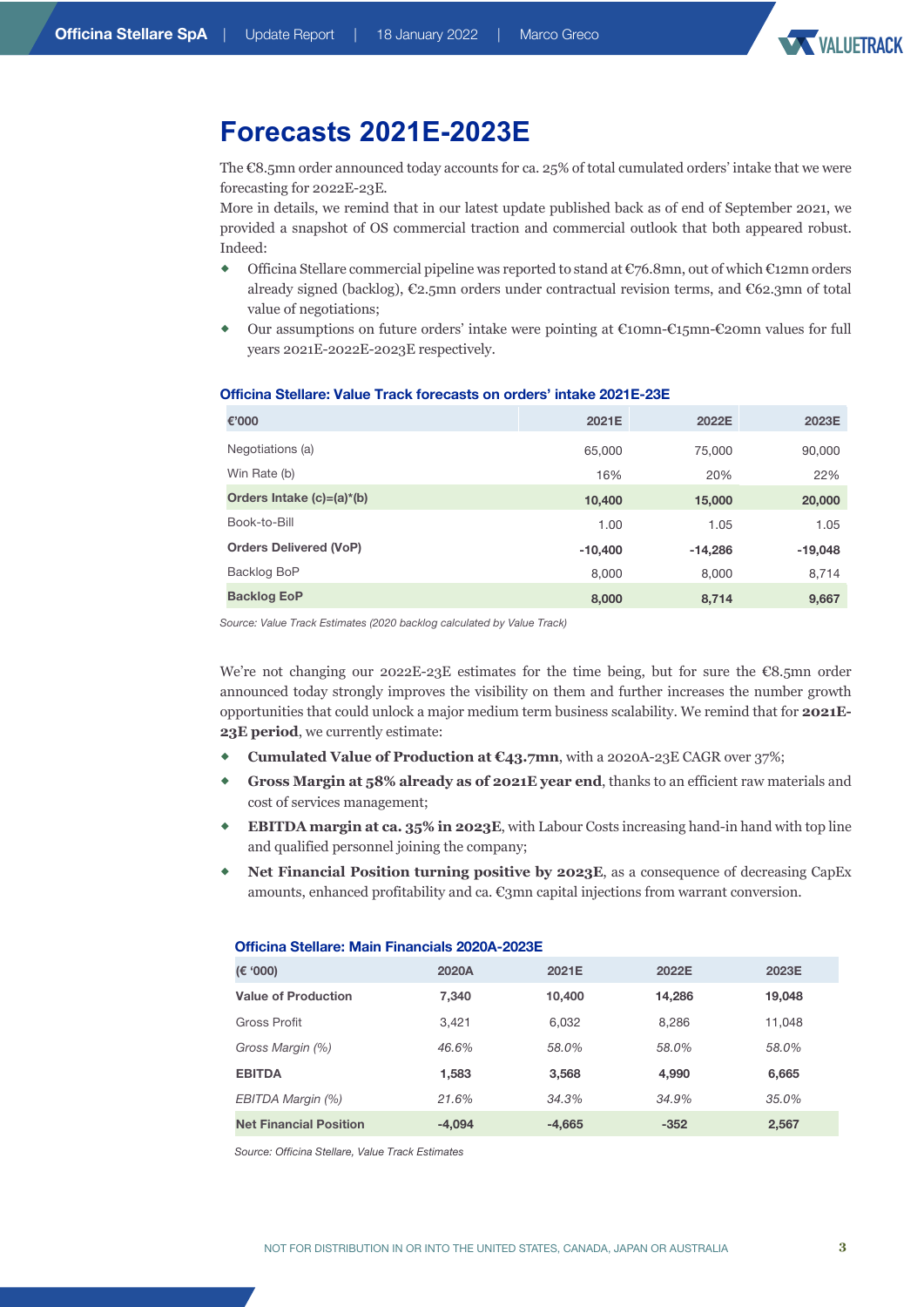

# **Update on the investment case and valuation**

#### **Investment case**

The newsflow of the recent months on OS is very positive at both macro level (Italy, EU, reference market) and at micro one (OS), and justifies a further optimistic review of Officina Stellare's investment case.

Indeed, in addition to OS newsflow on orders' intake we remind that also the macro stance on Space Economy outlook remains quite bullish. We note:

- 1. Introduction of Next Generation EU plans worth ca.  $\mathbb{C}750$ bn, or ca. 5% of Europe GDP, with approximately €2.3bn to be allocated to the development of the Italian Space Economy industry;
- 2. Acceleration of satellites launches that were halted during Covid-19 outbreak. Over the next 20 years, more than 25k satellites are expected to be launched in orbit, mainly for Earth Observation and Communication purposes, also thanks to decreasing average cost per launch due to technological improvements, reusable rockets parts and shared costs between launch hosts and payloads manufacturers;
- 3. Capital markets hype, i.e. record amount of Space SPACs and IPOs. Indeed, the past year has seen an acceleration into closed deals, with more than \$5bn raised through SPAC trust funds, PIPE investments and listing proceeds.

#### **Valuation**

As far as valuation is concerned, based on the positive newsflow on orders' intake, we review **OS fair value per share at €17.2** (up from €15.7), ca. 12% higher than current market price, implying ca. 15x EV/EBITDA and 30x P/E 2023E.

At current €15.3 stock market price we confirm our view of Officina Stellare as **a zero-cost call option on the success of its "Space Economy opportunity"**.

#### **Officina Stellare: 2022E-'23E stock trading multiples at various prices**

|                           | At current €15.3 mkt price |       | At €17.2 fair value |       |
|---------------------------|----------------------------|-------|---------------------|-------|
| (Fully diluted values)    | 2022E                      | 2023E | 2022E               | 2023E |
| Market Cap $(\epsilon m)$ | 92.3                       | 92.3  | 103.8               | 103.8 |
| Enterprise Value (€mn)    | 92.7                       | 89.8  | 104.1               | 101.2 |
| EV / EBITDA               | 18.6                       | 13.5  | 20.9                | 15.2  |
| EV / EBIT                 | 31.0                       | 19.7  | 34.8                | 22.2  |
| P/E Adj.                  | 39.5                       | 27.0  | 44.4                | 30.3  |

*Source: Value Track Analysis*